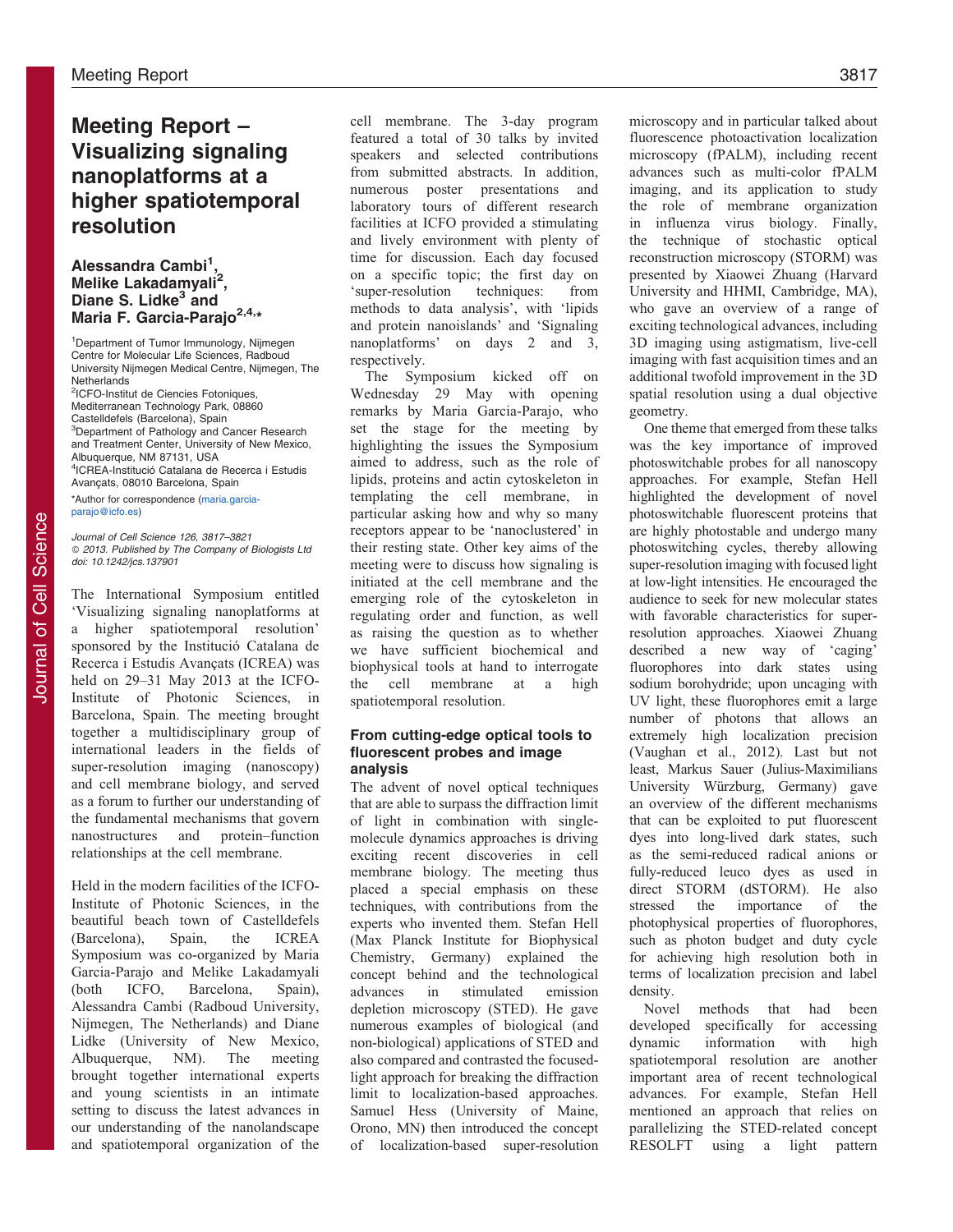containing a hundred thousand 'doughnuts' that are simultaneously scanned to record large field of views within seconds. Melike Lakadamyali (ICFO, Barcelona, Spain) presented her work on combining live-cell and superresolution nanoscopy in a correlative way to place intracellular dynamics into the context of subcellular ultrastructure, and summarized results on the impact of the 3D microtubule network architecture on cargo transport dynamics at microtubule intersections, revealed by using this method (Bálint et al., 2013). Keith Lidke (University of New Mexico, Albuquerque, NM) presented an exciting and new high-speed hyperspectral imaging method his laboratory had developed to extend high-resolution single-particle tracking of quantum dots to many colors. This method uses a confocal illumination and detection scheme with a fast camera coupled to a prism spectrometer to split the emission into many spectrally distinct channels. This approach enables the tracking of up to eight spectrally distinct quantum dots simultaneously, and therefore holds great promise to study the dynamics–function relationship of important receptors on the cell surface with high spatiotemporal resolution [\(Cutler et al., 2013\)](#page-4-0). The selected talk from Arnd Pralle (University of Buffalo, NY) introduced the concept of thermal noise imaging using an optical trap to measure the motion of molecules in small regions of the membrane. Interestingly, this approach also allows gathering sufficient data to 'image' the membrane, as it creates high-resolution maps of local diffusion, local attraction potentials and nanoscale membrane stiffness, with the latter apparently being modulated by cholesterol content.

The urgent need for developing new data analysis methods for the accurate quantification of super-resolution images was underscored in two selected talks. Bernd Rieger (Technical University of Delft, The Netherlands) demonstrated how Fourier ring correlation analysis can be used to determine the achieved spatial resolution, along with the number of fluorophores, in a super-resolution image ([Nieuwenhuizen et al., 2013\)](#page-4-0). Carlo Manzo from Maria Garcia-Parajo's group (IFCO, Barcelona, Spain) presented a new method that employs Bayesian analysis to locate the molecular position of individual fluorescence

markers and to reveal the stoichiometry of highly dense molecular aggregates within the point-spread function (PSF) of STED images.

Finally, Maxime Dahan's talk (Institute Curie, Paris, France) was a reminder that tools for manipulating signaling nanoplatforms must be developed in parallel to visualization tools. He presented his most recent manipulation method, which uses magnetic nanoparticles that can be displaced by magnetic forces inside the cytoplasm of living cells and used to trigger signal transduction at the plasma membrane [\(Etoc et al., 2013](#page-4-0)).

## Membrane organization – the (un)usual suspects

A vast amount of recent literature implicates certain lipids, cholesterol, proteins and the cortical cytoskeleton in the nanoscale compartmentalization of the cell membrane. These 'usual suspects' were heavily discussed during the entire meeting, as well as some other components that also appear to organize the cell membrane and to influence cell function. To start, Ken Jacobson (University of North Carolina, Chapel Hill, NC) provided a comprehensive historical perspective of lipid rafts, outlining how their definition has been continuously evolving since the 2006 Keystone Symposium on lipid rafts and cell function ([Pike, 2006\)](#page-4-0). Originally being defined as small (10–200 nm), heterogeneous and highly dynamic, sterol- and sphingolipid-enriched domains that compartmentalize cellular processes, Ken Jacobson pointed out that recent evidence provided by nanoscopy approaches now shows that lipid rafts are in the range of 25 nm or smaller and have lifetimes shorter than 10 ms. Mario Brameshuber from Gerhard Schutz's group (Vienna University of Technology, Austria), however, provided evidence that challenged this idea of dynamic behavior by using an elegant approach, the so-called TOCCSL (thinning out clusters while conserving the stoichiometry of labelling) (Brameshuber and Schütz, 2012). He showed that GPI-anchored proteins, thought to be raft constituents, could be found as dimers on the cell membrane, where instead of being highly dynamic, they form stable small nanoplatforms with lifetimes that exceeded the observation time of their experiments  $(\sim$ 2.2 seconds). Similarly, using thermal

noise imaging, Arnd Pralle also showed that GPI-anchored proteins form stable nanodomains that exhibited slow diffusion and were stiffer than the surrounding membrane. The stability and almost stationary character of GPIanchored protein nanodomains was also emphasized by Satyajit Mayor (National Center for Biological Sciences, Bangalore, India), who showed data that suggest a role for new cortical actin structures (he called them asters) in templating the cell membrane by actively driving the formation of 'hotspots' of stationary GPI-anchored and actin-binding proteins [\(Gowrishankar](#page-4-0) [et al., 2012](#page-4-0)).

Aside from lipid rafts, several groups in the field have postulated the existence of protein islands on the cell membrane. Indeed, using immunoelectron microscopy of native membrane sheets ('rip-flips'), Bridget Wilson (University of New Mexico, Albuquerque, NM) had shown previously that almost all proteins concentrate in specific regions of the cell membrane, that is, protein islands, whether or not they partition into rafts ([Lillemeier et](#page-4-0) [al., 2006\)](#page-4-0). In her talk, she now discussed how modeling combined with singlemolecule dynamics approaches could provide insights into the impact of protein islands and nanodomains on signaling in order to address the dynamics of receptor interactions and role of protein coconfinement. She showed spatial stochastic simulations of EGFR–ERBB1 suggesting that domain co-confinement could promote related interactions between individual pairs of receptors and increase the probability of multiple docking events with signaling partners. One unexpected result was that under low expression levels and/or sub-saturating ligand conditions, membrane domains can actually act to segregate receptors and reduce signaling events.

Finally, lipid–lipid interactions are yet another way of compartmentalizing the cell membrane. Alf Honigmann from Stefan Hell's group (Max Planck Institute for Biophysical Chemistry, Göttingen, Germany) presented his elegant work from a collaboration with Reinhard Jahn's group that elucidates the molecular interplay between phosphatidylinositol (4,5)-bisphosphate clusters, the SNARE protein syntaxin-1 and the vesicular  $Ca^{2+}$ sensor synaptotagmin-1, which regulates the recruitment of synaptic vesicles to the plasma membrane for exocytosis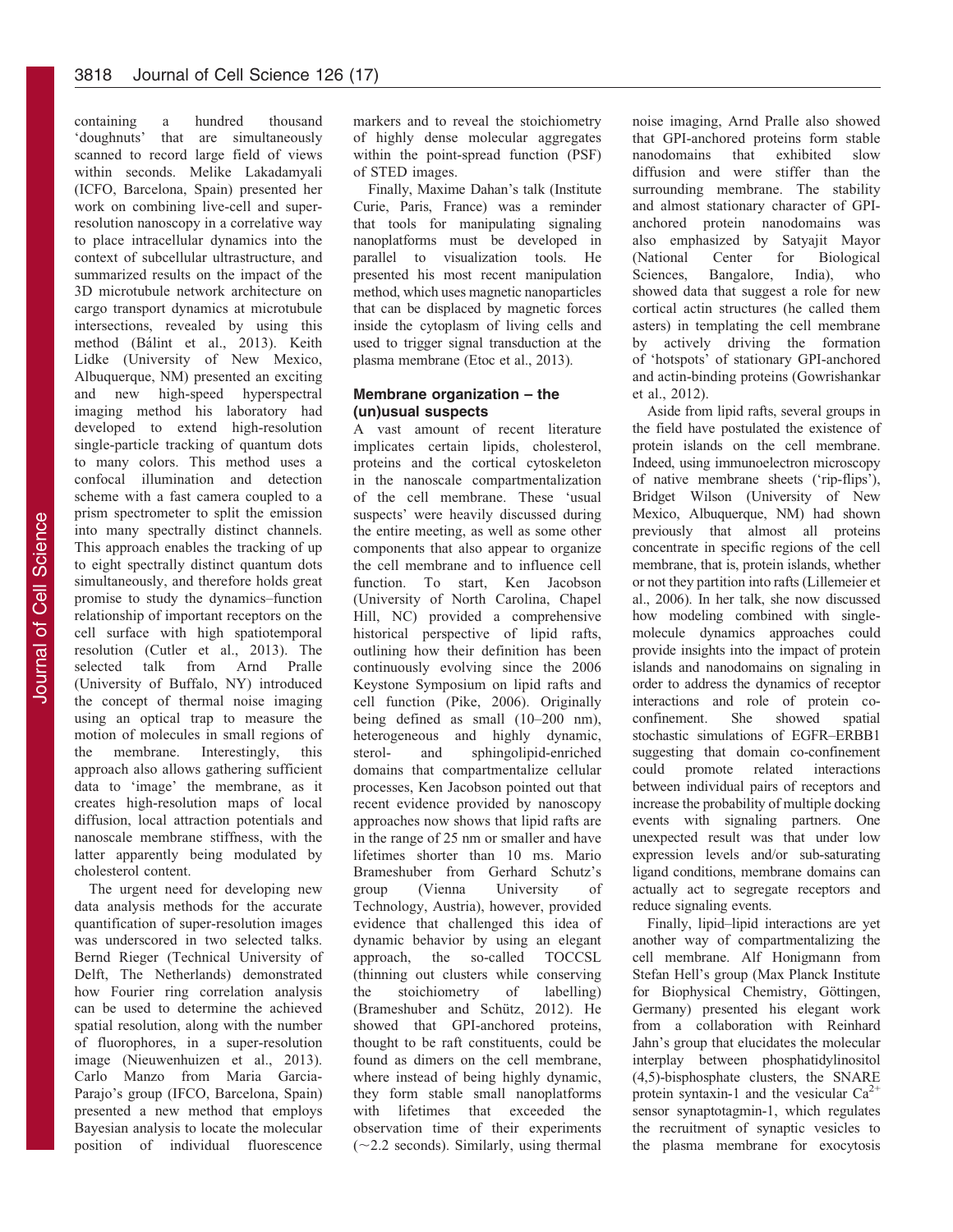([Honigmann et al., 2013](#page-4-0)). For his stimulating presentation, he was awarded the short-talk prize.

The meeting also placed interest on other organizers of the cell membrane. For instance, Ken Jacobson showed traveling waves of cortical actin and demonstrated that compression and subsequent dilation of the coupled plasma-membrane–cortex layer can generate rapid cell shape changes ([Kapustina et al., 2013\)](#page-4-0). He suggested that this process, together with the glycocalyx, might be thus far underestimated factors that are involved in the nanoscale remodeling of the organization and dynamics of the plasma membrane. The selected talk of Christoph Feest from Facundo Batista's group (London Research Institute, UK) beautifully illustrated how the combined action of actin and the tetraspanin network can organize receptor nanoclusters to regulate signaling mediated by the B cell receptor. Using a combination of dSTORM and single-dye tracking, he showed that B cell receptors and the coreceptor CD19 exist as spatially distinct preformed nanoclusters in resting B cells. Although the actin cytoskeleton regulates the B cell receptor, interestingly, CD19 mobility was restricted by the tetraspanin CD81, indicating that both CD19 and CD81 could form scaffolds to support B cell receptor signaling ([Mattila et al.,](#page-4-0) [2013\)](#page-4-0). The importance of tetraspanins as local organizers of the cell membrane was also highlighted in the talk of Maria Yañez-Mo (Instituto de Investigacion Sanitaria Princesa, Madrid, Spain). Using a combination of biochemical and microscopy cross-correlation analysis approaches, she showed that tetraspaninenriched microdomains have a role in the compartmentalization of Rac GTPase at the plasma membrane and at exosomes, providing a molecular mechanism for the regulation of cell motility by tetraspanins ([Tejera et al., 2013](#page-4-0)). Her talk also emphasized the need for superresolution microscopy approaches to study tetraspanin networks within the plasma membrane. Considering the heterogeneous and dynamic character of these fascinating protein networks, approaches such as multiplex imaging at high spatiotemporal resolution might be attractive new tools for the tetraspanin field.

Other membrane structures that received considerable attention in the meeting were clathrin, cortical endosomes and caveolae. Bridget Wilson showed impressive transmission electron microscopy (TEM) images of clathrin-coated pits that reside close to or inside protein islands, and Joe Grove from Mark Marsh's group (University College London, UK) presented microscopic evidence for the existence of a distinct population of large flat clathrin structures that are morphologically and dynamically distinct from clathrin-coated pits and could potentially act as organizing signaling platforms onthe plasma membrane. Thomas Weidemann from Petra Schwille's group (Max Planck Institute of Biochemistry, Martinsried, Germany) presented on a new class of cortical endosomes that reside very close to the plasma membrane; they are highly stable, contain early endosomal markers and potentially function to concentrate proteins such as the Interleukin-4 receptor to induce their oligomerization and downstream activation of receptor signaling. Finally, Miguel del Pozo (Centro de Investigaciones Cardiovasculares, Madrid, Spain) focused on the intriguing interplay between actin fibers and caveolar domain organization and demonstrated that caveolae trafficking responds to mechanical forces [\(Echarri et](#page-4-0) [al., 2012](#page-4-0)). With an elegant combination of biochemical and cell biological approaches, his group identified the formin mDia1 as the actin polymerization regulator downstream of Abl kinases that controls the stress-fiberlinked pool of caveolin-1, demonstrating that caveolar domain organization and trafficking are tightly coupled to adhesive and stress fiber regulatory pathways [\(Echarri et al., 2012](#page-4-0)).

# Signaling nanoplatforms – new paradigms in signal regulation

Presentations by Jay Groves (University of California and HHMI, Berkeley, CA) and Katharina Gaus (University of New South Wales, Sydney, Australia) focused on understanding the regulation of key events in T cell receptor (TCR) signaling. Using a number of biophysical techniques, Jay Groves provided evidence that a small number of localized and transient events can control cell decisions. For example, early work from his group that used patterned surfaces to partition available pMHC ligands showed that T cell

signaling could be initiated by TCR clusters, engaging as few as four ligands ([Manz et al., 2011](#page-4-0)). TCR–ligand engagement also leads to an increase in binding of ZAP70 to TCRs, as revealed by single-molecule measurements of ZAP70 dwell times. Upon activation, TCR–ZAP70 signaling is propagated through the transmembrane scaffolding protein LAT, which activates the Ras-MAPK pathway. Through singlemolecule studies of the enzyme activity of Ras molecules, Groves showed that, although there is only a small change in the average activity, a subpopulation of Ras molecules show a large increase, and these statistical outliers might be responsible for dictating the physiological response. These studies convincingly demonstrated the power of singlemolecule measurements and emphasized the need to pay attention to the distribution of behaviors rather than focusing on the average.

Katharina Gaus presented the use of super-resolution imaging to understand how the activity of Lck, the upstream signaling molecule that phosphorylates TCR, is regulated. Her group has used PALM to generate cluster maps of Lck and found that Lck clustering does not require lipid domains, but is actually controlled by conformational states that promote self-association and activity ([Rossy et al., 2013](#page-4-0)). Their results from PALM imaging also led them to suggest a new mechanism for the propagation of the TCR signal through LAT. Rather than relying on the reorganization of molecules in the plasma membrane, she proposed a new hypothesis whereby signaling molecules from pre-existing vesicular pools are transported to the sites of activation on the membrane. Indeed, her group and collaborators showed that LAT-containing subsynaptic vesicles are recruited to TCR-activation sites, which is dependent on the v-SNARE VAMP7 ([Larghi et al., 2013](#page-4-0)). Finally, she presented a 3D mapping of the membrane using super-resolution imaging that revealed membrane undulations of  $>100$  nm, clearly emphasizing the need to better understand the topographical landscape when membrane protein behavior is considered.

Three selected talks focused on understanding the functional consequences of membrane protein interactions and clustering. Elena Seiradake from Edith Y.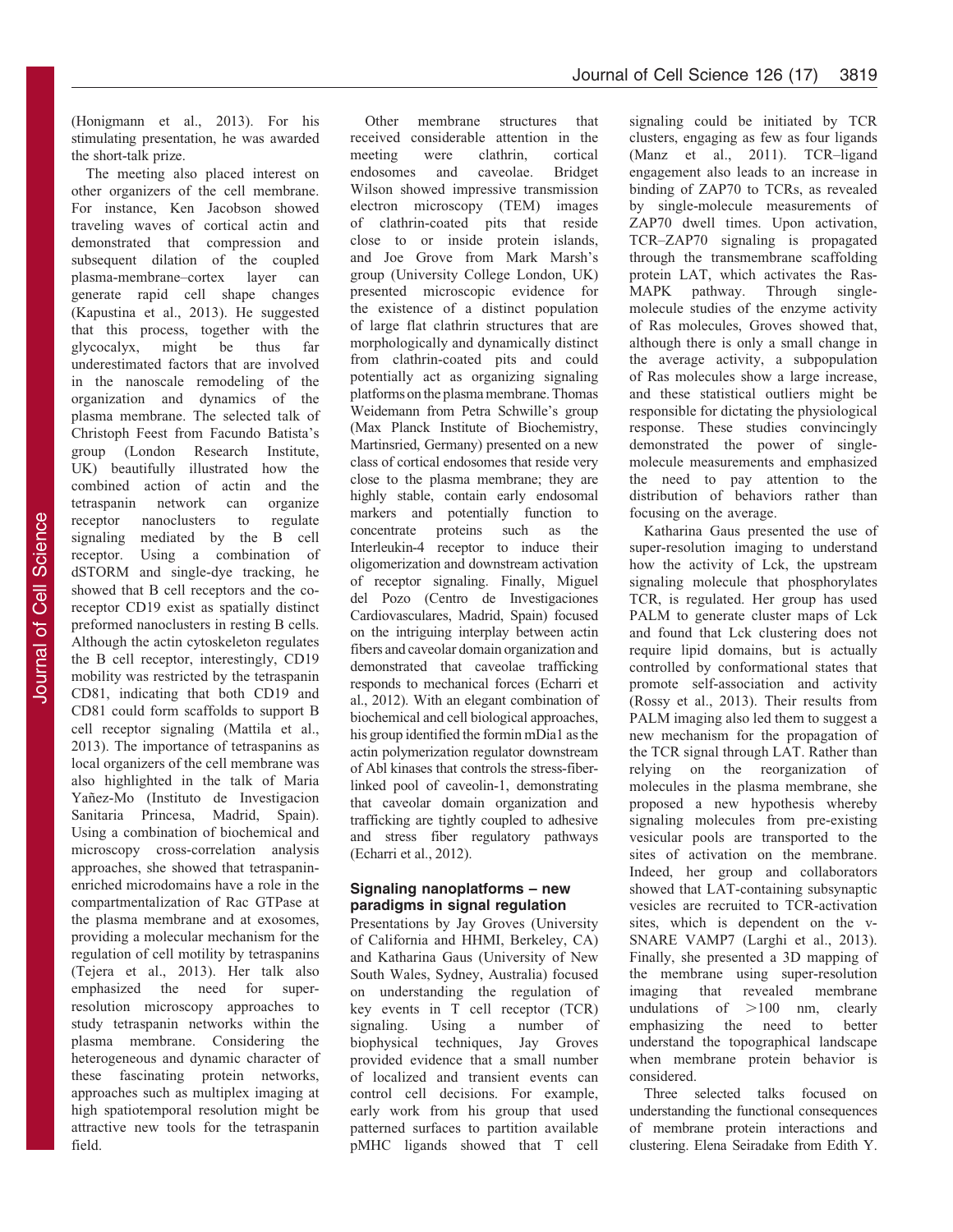Jones' group (Oxford University, UK) presented studies linking the X-ray crystal structures for the ephrin receptors (EPH2 and EPH4) with their clustering behavior on intact cells. She used localization microscopy to determine that stimulated EPHA2 forms many large clusters containing over 20 molecules, whereas EPH4 does not form large clusters. This organizational difference could be attributed to differences in the ectodomain structure between the receptors as revealed by crystallography. Sandra de Keijzer from Alessandra Cambi's group (Nijmegen Centre for Molecular Life Sciences, The Netherlands) shared unpublished data regarding the cross-talk between two distinct but related GPCRs that are involved in prostanoid sensing. Using single-particle tracking, she showed that both receptors influence each other's lateral mobility within the plasma membrane and differentially activate downstream Gproteins. Finally, Samantha Schwartz from Diane Lidke's laboratory (University of New Mexico, NM) continued the theme of recruitment of single-molecule adaptor proteins by visualization SYK recruitment during FceRI signaling. Similar to ZAP70, SYK also undergoes transient interactions with the membrane receptor and showed that the dwell time of these interactions increased upon FceRI activation.

# Cortical cytoskeleton templates – asters, corrals and arcs

A number of studies have suggested that membrane-proximal actin filaments can organize membrane proteins. In the classical model, actin restricts the motion of membrane proteins, either directly or through alignment of actinbinding proteins, acting much like a fence or corral [\(Tomishige et al., 1998;](#page-4-0) [Andrews et al., 2008\)](#page-4-0). Throughout the symposium there was a reoccurring theme of new roles for the cortical cytoskeleton in membrane organization. For example, Mayor's presentation of the existence of elusive sub-membranous actin asters that facilitate protein clustering ([Gowrishankar et al., 2012](#page-4-0)) fuelled lively and stimulating discussions, and continuing application of superresolution imaging will help to provide unambiguous evidence for the existence of such nanoscale actin filaments. Related unpublished studies, also from the Mayor laboratory, were presented in the short talk from Garima Singhal (National Centre for Biological Sciences,

Bangalore, India) who showed that the nicotinic acetylcholine receptor (nAChR) exhibits an organization at the supramolecular scale; it appears in the form of optically resolvable dynamic micronscale clusters, which in turn are comprised of nanoscale clusters, as revealed by STED, that are sensitive to perturbations of actin and actin-binding proteins. Ligation of the receptor modulates the global cellular actin dynamics and thus also impacts on other actin-coupled membrane molecules, possibly through the dynamic assembly of nanoscale actin filaments. Further evidence for control of protein organization by actin came from Samuel Hess' work on the membrane organization of the influenza virus hemagglutinin (HA) protein and its relationship with cortical actin, which they investigated by fPALM. Their results demonstrate the colocalization of HA with actin-rich membrane regions and its restricted mobility therein. Interestingly, the actin-binding protein cofilin was excluded from these regions, suggesting that HA clusters or neighboring proteins locally influence the cortical actin structures [\(Gudheti et](#page-4-0) [al., 2013\)](#page-4-0). However, whether these actinrich membrane regions correspond to clustered actin asters remains to be established. In any case, it is clear that cortical actin can give rise to structures beyond the corrals or the fences, which was also emphasized during Xiaowei Zhuang's presentation of their application of 3D and multi-color STORM imaging to study molecular architecture in axons. They discovered that, in neuronal axons, actin and spectrin show alternating, highly organized, periodic, ring-like structures that are wrapped around the axon circumference, which in turn dictate the periodic distribution of sodium channels at the membrane ([Xu et al., 2013\)](#page-4-0).

A comprehensive and elegant study presented by Sergio Grinstein (Hospital for Sick Children, Toronto, Canada) demonstrated the interplay between  $Fc\gamma$  receptor mobility and the recruitment of signaling SYK molecules with subsequent actin remodeling that regulates the spatiotemporal amplification of local signaling cascades at sites of phagocytosis [\(Heit et al., 2013](#page-4-0)).

Finally, two short presentations from Thierry Rose's group (Institute Pasteur, Paris, France) provided nice examples of combining the different super-resolution microscopy methods (STED, localization microscopy) with electron microscopy in a comprehensive approach to elucidate signal transduction during cytokineinduced cytoskeleton dynamics in human T cells via interleukin-7 (IL-7) receptors, and proposed a previously unappreciated role for microtubules in signal transduction ([Tamarit et al.,](#page-4-0) [2013](#page-4-0)). Thierry Rose and Bianca Tamarit showed that upon activation with IL-7, IL-7 receptors are compartmentalized into cholesterol-enriched membrane microdomains, from which the formation of an actin-microfilament meshwork is induced; here, anchored microtubules radially grow from the receptor domains towards the nuclear membrane. These radial microtubules allow phosphorylated STAT5 to glide across the cytoplasm and reach the nucleus within 2 minutes after IL-7 stimulation, with the microtubules disappearing at later time points after the signal has subsided [\(Tamarit et al.,](#page-4-0) [2013](#page-4-0)).

The meeting was concluded by an exciting lecture given by Jennifer Lippincott-Schwartz (NIH, Bethesda, MD) who reminded us of how dynamic the actin meshwork is just underneath the membrane in migrating cells. Her previous work used PALM and speckle microscopy to identify the myosindependent retraction of actin at the leading edge of the cell, which creates actin arcs that run parallel to the cell edge, with focal adhesions dictating the location of arc formation ([Burnette et al.,](#page-4-0) [2011](#page-4-0)). Using fast two-color structured illumination microscopy (SIM), her group has now been able to image, for the first time, the shape of a live migrating cell and to show how the distribution of actin and myosin orchestrates cell motility. From these super-resolution images, it was apparent that myosin II is associated with the contraction of the dorsal actin arcs, which then apply force to the actin stress fibers that connect the focal adhesions to the top of the cell and create tension that shapes the cell. This could not have been determined by 2D or fixed cell imaging. The audience was mesmerized by the amazing movies illustrating actin and myosin dynamics. In her animated talk, Lippincott-Schwartz used an actual camping tent (mounted on stage for demonstration) to demonstrate the effect of the tension that is exerted on